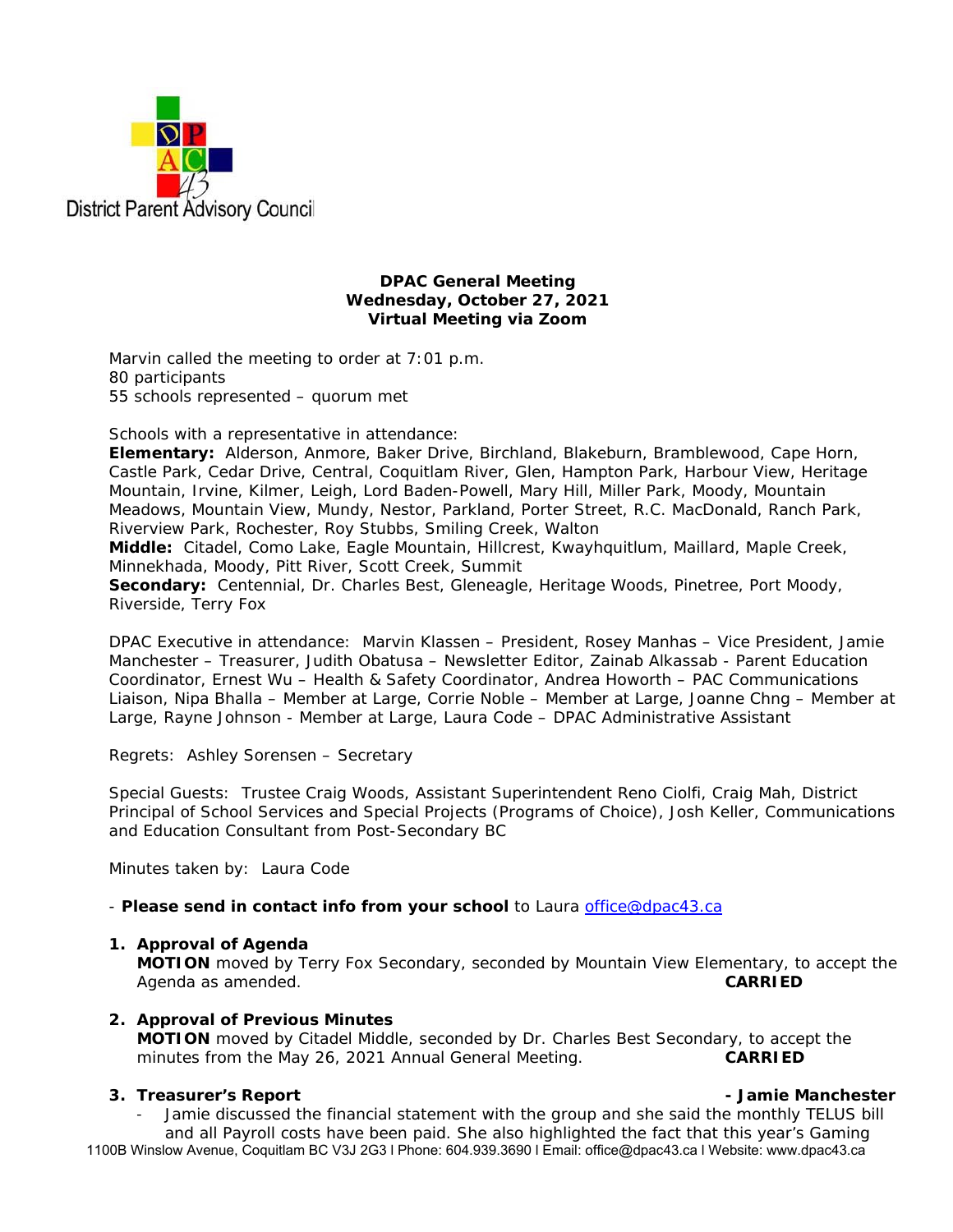Grant of \$2,500 and the School Board Funding of \$10,000 has been deposited into the bank.

# **4. Superintendent's Report - Reno Ciolfi & Craig Mah**

- After introducing themselves and thanking the parents for volunteering their time with PAC, Assistant Superintendent Reno Ciolfi and Craig Mah began the SD43 Superintendent's Report for DPAC. This PowerPoint presentation can be found on the DPAC website www.dpac43.ca under Presentations.
- Framework For Enhancing Student Learning
	- o The initial data was presented to DPAC in April 2021.
	- o Among the five student groups, two had strong performances, one had a good performance and two were a focus for improvement.
	- o The successes are attributed to good governance and the strong relationships that are built across the community and within the district.
	- o There was consultation with the Student Achievement Advisory Committee and Reno Ciolfi acknowledged Rosey Manhas and Nipa Bhalla and thanked them for their input on the committee.
- <sup>−</sup> Directions 2025: Action Plan for Learning (APL)
	- o APL takes into account Directions 2025, the Framework For Enhancing Student Learning and the Equity Scan. APLs are created at the school level and the current template was launched this year.
	- o How many of you have read the APL at your school? Yes/No, if you haven't seen it, it's on your school's website under the heading About and then click APL.
	- o There are four pages that are included in the APL; Intellectual Development, Human and Social Development, Indigenous Learners and Indigenous Ways of Learning and finally Reflection. Within this document there are goal setting sections, evidencebased plans for action, indicators for success, and school community engagement.
	- o The Reflection page summarizes what the cross-cutting themes of the past year were and helps everyone move forward into the next successful school year.
- <sup>−</sup> K-12 Student Reporting Policy Update
	- o Discussed several items that will be staying the same under the redesigned policy, e.g., 5 mandatory reporting events per year, and then highlighted some of the improvements to the redesigned policy, e.g., student self-assessment and goal setting will be for all Grades K-12, not just Grades K-9. This year working on the implementation of the new policy and getting feedback from the public. Once finalized the new policy will start in September 2022.
- <sup>−</sup> COVID-19 Update
	- o A mask mandate is in place for K-12 and it's going well and the transition went smoothly. There is a news release on the SD43 website www.sd43.ca under SD43 Announcements regarding the potential COVID-19 vaccine mandate for all K-12 staff.
	- o There is limited extracurricular activities to keep the students safe as we go forward in the school year.
	- o Both of them answered several questions that were sent in by parents, as well as, raised by the group. For example, questions about sports in schools and if spectators are allowed to watch the games? There are no spectators and things are moving slowly and cautiously, being very careful and keeping everyone's safety in mind.

## **5. Planning for Post-Secondary Education - Josh Keller**

- Josh Keller introduced himself and began his DPAC43 Presentation Post-Secondary BC. This PowerPoint presentation can be found on the DPAC website www.dpac43.ca under Presentations.
- <sup>−</sup> British Columbia has the most advanced 'transferability' credit system in North America. The BC Council on Admissions and Transfers (BCCAT) is a government ministry agency, that has an online transfer guide and it can be found on their website www.bccat.ca
- <sup>−</sup> Today, there are 30 members of Post-Secondary British Columbia (PSBC), and there are so many options for students graduating from Grade 12.

1100B Winslow Avenue, Coquitlam BC V3J 2G3 l Phone: 604.939.3690 l Email: office@dpac43.ca l Website: www.dpac43.ca